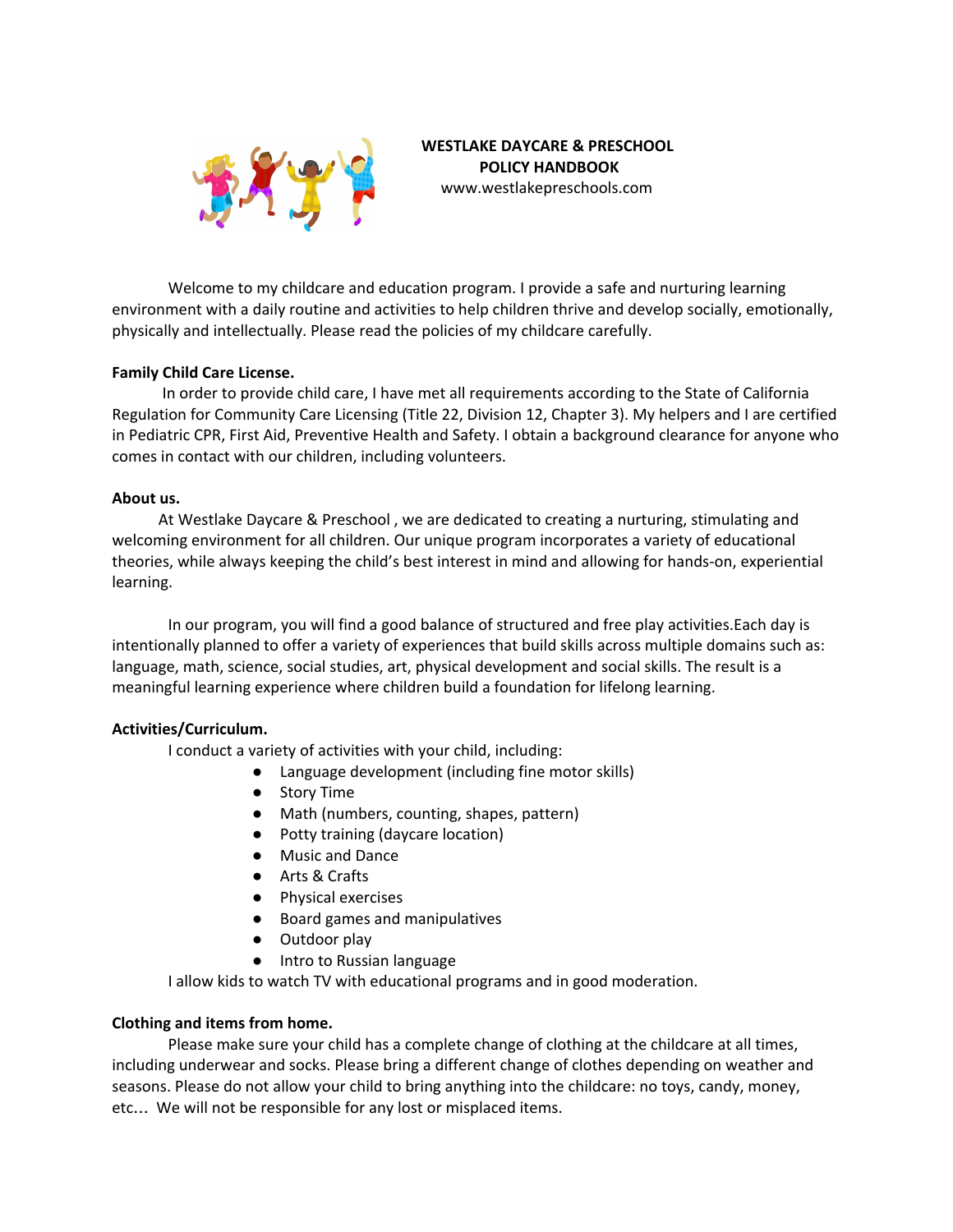## **Naps and quiet time.**

All the children take time to rest daily. Each child has his/her own clean and separated mat, bedding and you may bring a special blanket or/and stuffed animal for quiet/nap time.

## **Meals.**

I believe good food and nutrition are essential to a child's healthy growth and development. I provide home-made meals consisting of four food groups:

**Breads and Cereals** are essential sources of carbohydrates, vitamins and minerals, and provide fiber as well.

**Fruits and Vegetables** provide another variety of carbohydrates, vitamins and minerals, as well as fiber. **Meat and alternatives** are an important source of protein, fats, vitamins and minerals (particularly iron). **Milk and dairy products** provide a balance of proteins, carbohydrates and fats, and are an important source of calcium and vitamin D.

## Our children enjoy a variety of healthy foods every day. Our sample menu:

- **Breakfast**: Cereal mix / oatmeal with blueberries / French toast with bananas / pancakes with sour cream/toasted waffles with yogurt /veggie omelette/ bagels with cream cheese and cucumbers Served with 1% organic cow's milk.
- **Lunch:** Chicken noodle soup / veggie soup / green pea soup / beet soup / turkey meatball soup / cabbage soup/ minestrone soup Served with wheat bread/turkey/cheese and 1% organic milk
- **Dinner:** Mashed potato, beef meatballs, cucumber / buckwheat, chicken, bell peppers / rice, fish fillet, tomatoes / pasta, turkey, avocado salad/ sauteed veggies with beef and barley/ Served with fruits and 1% organic milk.

On special occasions such as BIRTHDAYS or holiday parties, children are allowed to eat cake or cupcakes. We allow parents to provide your choice of food and decorations. It is distributed in moderation. I understand that an overload of sugar is unhealthy. If you are concerned about sugar intake, do not hesitate to let me know. We like to serve lots of fruits and water as well. **Please notify of any other special diet requirement or allergies.**

We set everything up and create wonderful celebrations for the kids. Parents are asked not to participate in order to maintain good discipline and order in class.